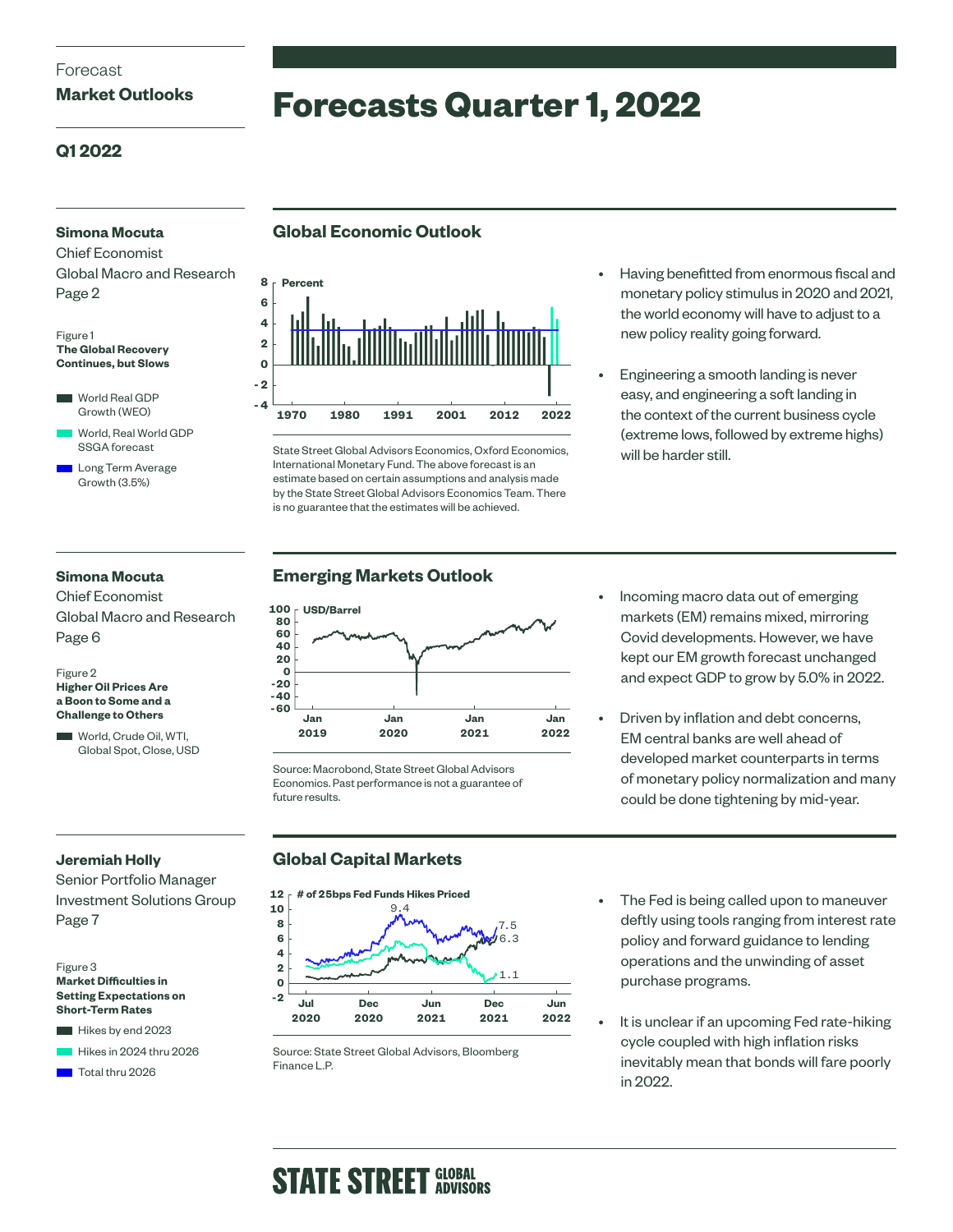# Global Economic Outlook

#### **Simona Mocuta**

Chief Economist Global Macro and Policy Research

Despite Omicron, the global battle against Covid-19 is turning in our favor. To be sure, the way this seems likely to play out is by entering an endemic phase, where we simply learn to live with the virus in a way that is less constraining to economic activity. We anticipate a lot more emphasis on treatments and vaccines going forward, with lockdowns becoming a thing of the past around the second quarter of 2022.

### **A Different Kind of Risk: From Covid to Policy Tightening**

Unfortunately, just as Covid risks are poised to diminish over the course of the year, a new source of risk is already on the scene. Having benefitted from enormous fiscal and monetary policy stimulus in 2020 and 2021, the world economy will have to adjust to a new policy reality going forward. With many countries back to, or close to, pre-Covid levels of GDP, and with inflation surging to multi-decade highs, developed market central banks are now joining emerging market central banks in a major hawkish pivot. Multiple rate hikes are now expected from the Fed, the Bank of Canada, and the Bank of England this year, and even the ever-dovish ECB is sending out less-dovish signals.

Starting the policy normalization process at this stage makes perfect sense given how far the global economy has come. With unemployment rates as low as they are and inflation as high as it is, tighter policy is surely the right macro medicine. But while good for us, this medicine may yet prove to be a bitter pill and a source of macro and market volatility in coming months.

Engineering a smooth landing is never easy, and engineering a soft landing in the context of the current business cycle (extreme lows, followed by extreme highs) will be harder still. The post-GFC recovery was shallow and protracted, with the expansion lasting a whole decade. The post-Covid recovery was swift and intense, i.e., dramatically different. We have yet to discover how long the recovery will last, but we expect that this cycle to prove to be a lot shorter. And so, calibrating the appropriate policy tightening will be a tricky task.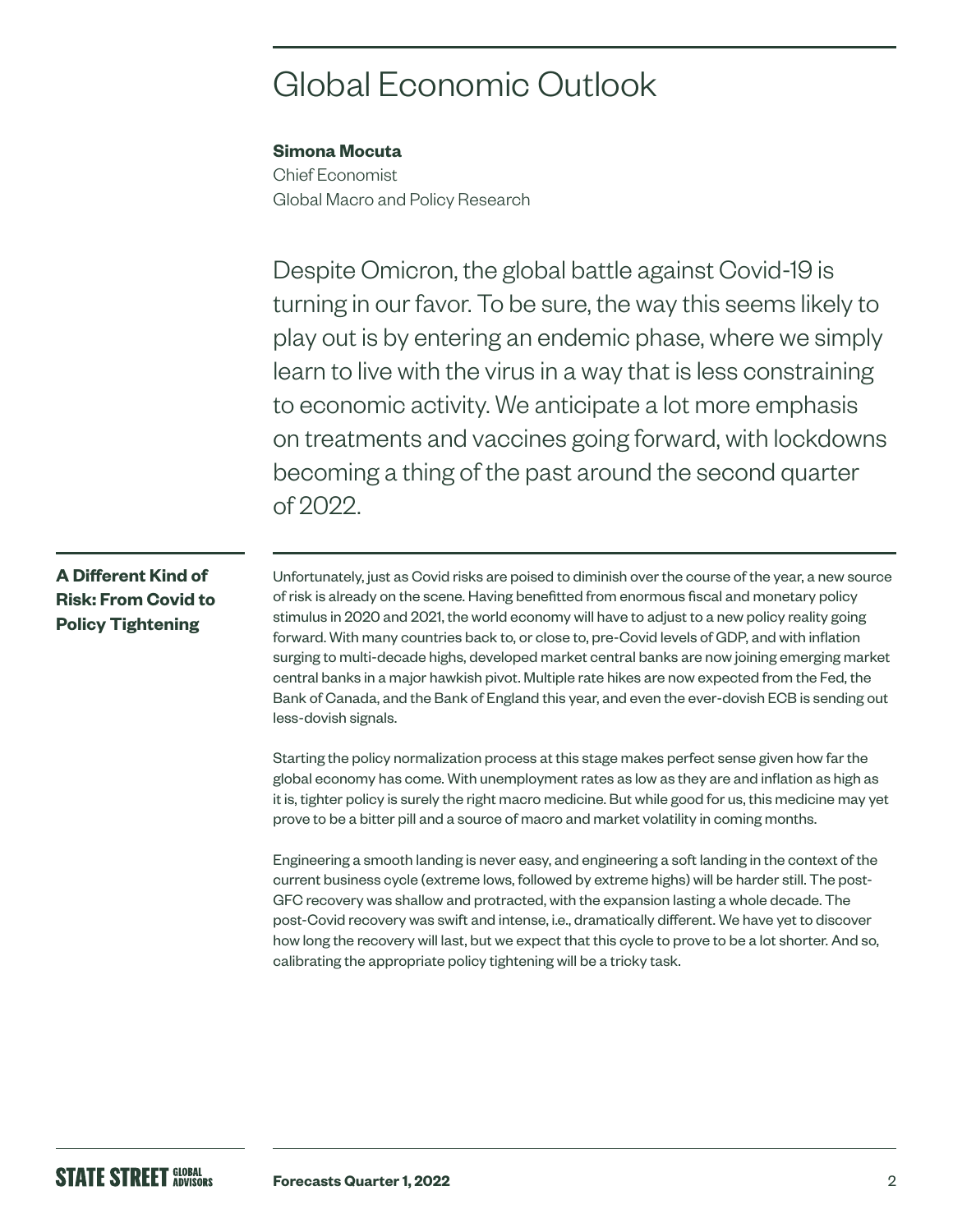### **United States: Poised for a Strong Year**

After growing an estimated 5.6% in 2021, the US economy seems poised for another strong performance this year. We have penciled-in 4.4% growth in 2022, with some downside risks that stem less from Omicron and more from the less conducive policy backdrop that has emerged since our mid-December forecast.

The good news is that household excess savings remain high, helping offset the erosion of purchasing power due to higher inflation and the disappearance of fiscal transfers. There remains an acute need for inventory rebuilding that should be accretive to growth this year. And the huge drag from trade should ease a little in 2022 as foreign demand improves and the US relative growth outperformance moderates. Housing demand remains robust, and residential construction should improve in coming quarters as supply chain problems ease. We are also penciling-in an improvement in structures investment after two utterly dismal years for mining and oil exploration investment.

Admittedly, this year's growth will probably look better on paper than it will feel for the average consumer. Consumer spending growth is actually poised to halve, although given its extremely high current level, a further 4.3% gain is actually quite extraordinary. With the unemployment rate at 3.9% in December and job openings above 10 million, we expect the participation rate to improve over the course of the year as more people are enticed back into the labor market. Remaining excess savings and rising labor incomes should make that consumer resilience possible. Importantly, though, the consumer spending story over the next year will also increasingly be one of rotation away from goods and into services. Inflation, the cessation of fiscal transfers, and the need for consumers to resume servicing various loan obligations (e.g., mortgages, student loans) are accumulating risks to the resilient consumer narrative and bear close watching as we progress through the year.

#### Inflation and QT

The inflation spike has proven more intense and more persistent than anyone had been anticipating. CPI inflation touched 7.0% y/y in December and averaged 4.7% in 2021 as a whole. The 2022 average won't show much of a slowdown, but we do, in fact, anticipate a notable deceleration by the second half of the year and especially in Q4. More of this year's inflation will be driven by services, especially housing as rental costs respond (with a delay) to the surge in house prices. Even though inflation should dip back to the 2-3% range by the end of the year, the broader debate around whether we might be entering a more inflationary era will remain far from settled. Wages and inflation expectations remain key.

The Fed has provided ample policy accommodation throughout the Covid crisis and, acknowledging progress toward employment and inflation goals, began tapering its quantitative easing (QE) program in November and accelerated that taper in December. Forward guidance has turned decidedly more hawkish, with the summary of economic projections (the so-called "dot plot") incorporating three rate hikes each this year and next. A March rate hike is widely expected at this point, with balance sheet runoffs slated to begin in the second half.

That being said, anything more than two hikes in the context of substantial quantitative tightening (QT) might cause undue volatility without doing much at all on the inflation front. To a large extent, the seeds of 2022 inflation have already been sown: in supply chain problems, in excess savings, and in rental costs that are now closing the gap with prior house price appreciation. As such, any rate hikes would only be relevant for 2023 inflation, and we suspect that inflation would moderate naturally on its own as these factors fade. We think Fed tightening therefore should be a gradual exercise of calibrating the Fed Funds Rate toward the neutral rate, not a race to fight the past inflation battle. A gradual but sustained tightening cycle may be best as we continue to navigate away from the Covid shock.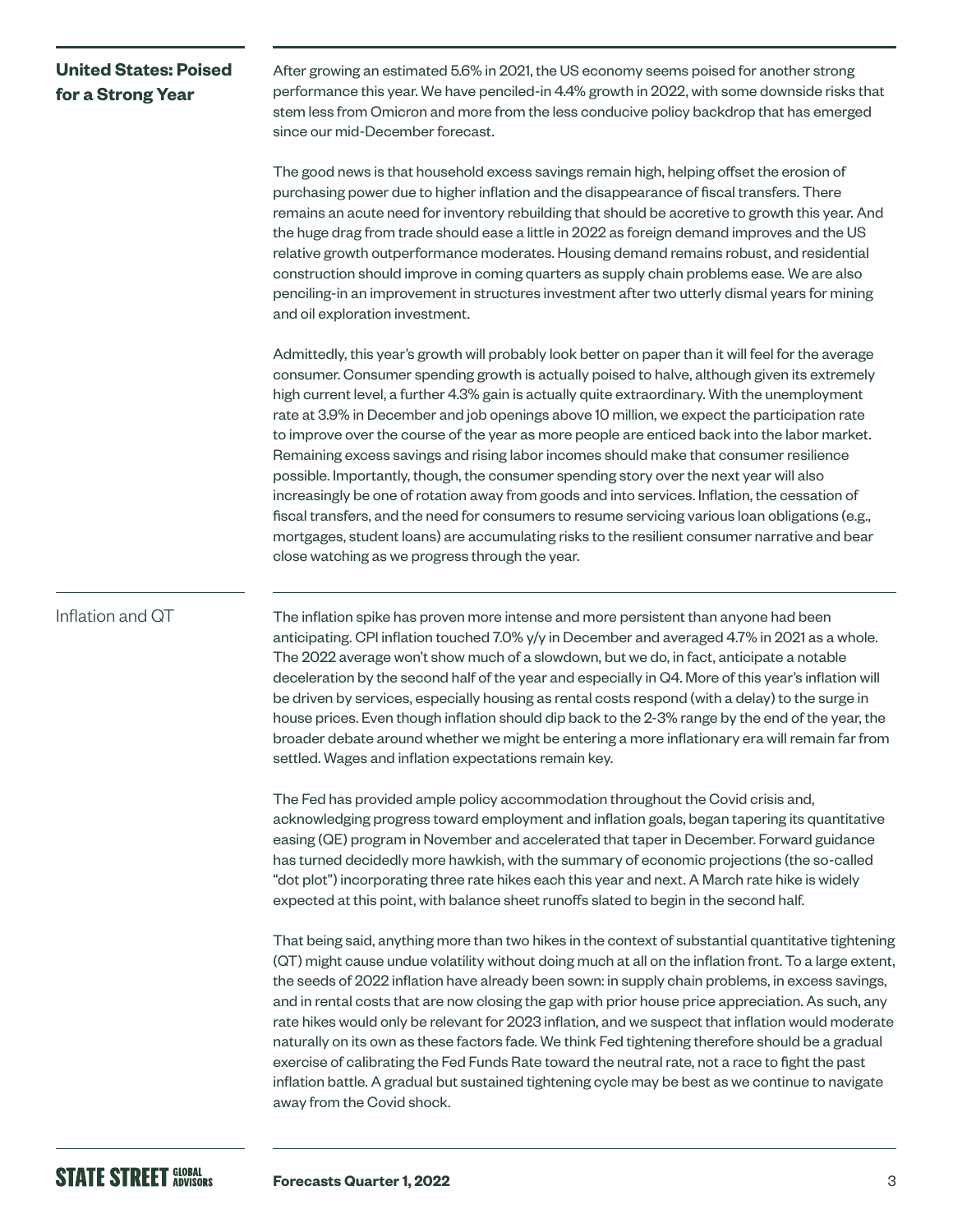# **Eurozone: Normalization Will Underpin Performance**

On the whole, the eurozone outperformed consensus expectations in 2021, vindicating our positive take on the region. However, that positive overall picture obscured important country-level divergences, particularly a big disappointment in Germany. We had expected more resilience in consumer spending, but whether due to domestic political changes, innate cautiousness, or persistent mobility constraints, German consumer spending has badly undershot our expectations. Supply chain challenges in auto manufacturing have also dealt a heavier blow to German economic activity than we had anticipated. Not only have we repeatedly downgraded Germany's 2021 GDP growth forecast, but in December we also trimmed the 2022 projection as well, down four-tenths to 4.4%. Absent a commensurate increase in wages, the current inflationary surge would undermine spending growth despite healthy household balance sheets.

Robust growth momentum in the rest of the eurozone offset weakness in Germany last year, but the inflation spike is undermining consumers' purchasing power across the continent. We trimmed the regional growth forecast by two-tenths in December, to 4.4%, and see risks as skewed to the downside. Compared with the US, Omicron is likely to have a more pronounced negative impact on growth in the short term given more aggressive mobility restrictions. On the other hand, progress toward full normalization in services, pent-up demand and elevated household savings rates, and supportive fiscal policy will underpin 2022 performance.

As in the US, the eurozone's inflationary flare-up has proven far more intense than predicted even a few months ago. A slower start to the inflation spike kept the 2021 average relatively contained,

but surging energy costs suggest that 2022 inflation will be just as high.

#### Inflation and the ECB

Figure 4 **Higher Oil Prices Are a Boon to Some and a Challenge to Others**

World, Crude Oil, WTI, Global Spot, Close, USD



Source: Macrobond, State Street Global Advisors Economics. Past performance is not a guarantee of future results.

The ECB was very conservative in its growth and inflation forecasts at the start of 2021 and has since made repeated upward adjustments on both fronts. Even so, given the lack of evidence for second-round inflation effects emanating from the labor market, the ECB has a better argument than the Fed with respect to the transitory nature of the current inflation episode. It will therefore remain extremely patient as it contemplates the removal of policy accommodation. Tweaks to asset purchases are likely in 2022 (including an end to PEPP in March), but actual rate hikes are not.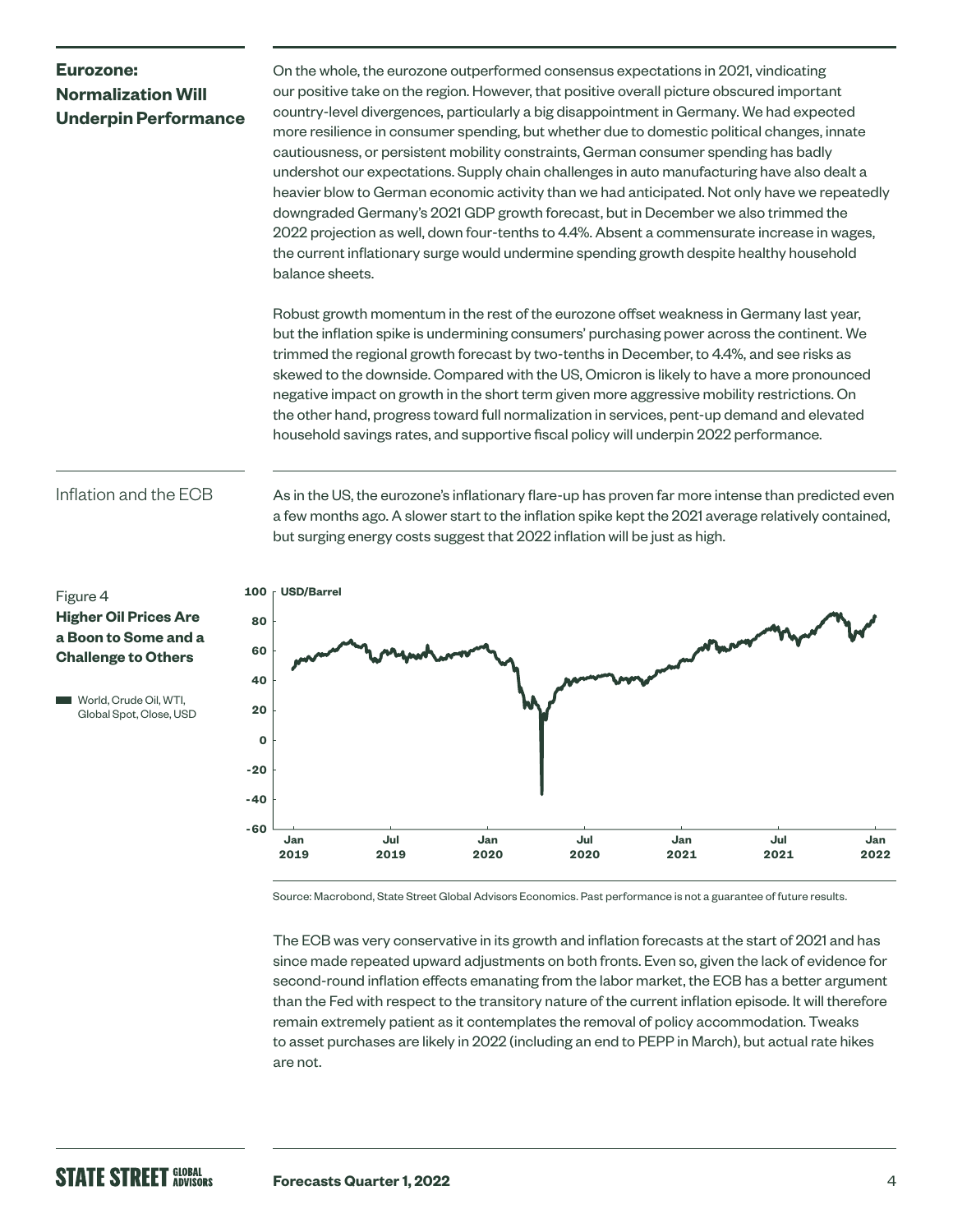| <b>United Kingdom:</b><br><b>Constrained by Covid</b> | Despite high vaccination rates, the UK economic recovery is still constrained by elevated Covid<br>infections. Global supply chain issues and labor shortages are additional hurdles. The economy<br>performed close to expectations in 2021 (we estimate growth of 6.9%), but we have trimmed the<br>2022 projection by half a percentage point to 5.1% in December. High inflation is bound to have<br>some negative impact on consumer spending.<br>Business investment is slowly recovering, but remains substantially below late 2019 levels.<br>And the UK has been building inventories for the past four consecutive quarters — which is<br>unusual given developments elsewhere. This implies less support from inventory accumulation<br>going forward.                                                                                                                                                                                                                                             |  |  |  |  |
|-------------------------------------------------------|---------------------------------------------------------------------------------------------------------------------------------------------------------------------------------------------------------------------------------------------------------------------------------------------------------------------------------------------------------------------------------------------------------------------------------------------------------------------------------------------------------------------------------------------------------------------------------------------------------------------------------------------------------------------------------------------------------------------------------------------------------------------------------------------------------------------------------------------------------------------------------------------------------------------------------------------------------------------------------------------------------------|--|--|--|--|
| Inflation and Brexit                                  | While global supply issues are expected to ease in coming months, the UK recovery may be held<br>back by other structural labor and investment shifts linked to the Brexit aftermath. The recovery<br>in private consumption has been sluggish so far but should accelerate as the country moves past<br>lockdowns, enabling consumers to deploy sizable savings more freely. On the other hand, high<br>inflation is a headwind that is likely to remain strong for some time; this means that, on an annual<br>average basis, real consumer spending barely returns to its 2019 level in 2022.                                                                                                                                                                                                                                                                                                                                                                                                              |  |  |  |  |
|                                                       | Headline CPI inflation accelerated to 5.1% y/y in November, driven mainly by surging energy<br>prices. While some base effects are going to fade, energy prices will remain elevated and are<br>poised to rise further in the spring. Unlike trends that are seen elsewhere, UK 2022 inflation is<br>likely to be far above the 2021 average.                                                                                                                                                                                                                                                                                                                                                                                                                                                                                                                                                                                                                                                                 |  |  |  |  |
|                                                       | The Bank of England is starting to respond. A tiny 15 bp hike in December is a sign of things to<br>come. At this point, we see three rate hikes in 2022.                                                                                                                                                                                                                                                                                                                                                                                                                                                                                                                                                                                                                                                                                                                                                                                                                                                     |  |  |  |  |
| <b>Japan: Persistent</b><br><b>Challenges</b>         | Japan's already weak growth forecasts were trimmed further in the latest update in response to<br>the economy's uninspiring (some might describe it as dismal) performance in 2021 and a lack<br>of convincing evidence that a turnaround is imminent. The 2021 real GDP growth forecast now<br>stands at only 1.7%, down almost a full percentage point since September. A sizable contraction<br>in the third quarter was the main culprit as the country battled Covid. Since then, vaccination<br>rates have surged to the point where Japan is now among the global leaders on the vaccine front,<br>which should provide a more supportive backdrop as we move into 2022. We have actually raised<br>the 2022 forecast by two-tenths to 3.2% on the view that some of the consumer spending that<br>did not materialize in 2021 would do so next year. There is a lift to growth from fiscal policy as well,<br>and from an anticipated improvement in exports. Even so, risks to this forecast remain. |  |  |  |  |
| No Pricing Power                                      | Inflation is non-existent, which is surprising given the global environment. Consumer prices are<br>set to actually decline incrementally in 2021. With PPI inflation hovering in the neighborhood of<br>9.0%, this suggests a severe lack of pricing power for firms. Wage inflation is equally moribund,<br>and so there is little reason to expect anything even close to the sort of inflationary spikes evident<br>elsewhere. Indeed, it's probably best to think of Japan as the exception to the rule insofar as<br>current inflation trends are concerned.                                                                                                                                                                                                                                                                                                                                                                                                                                            |  |  |  |  |
|                                                       | Unsurprisingly, the macro policy response remains heavily tilted in favor of additional stimulus,<br>primarily fiscal. This will help, but will not be a game changer; also, the BoJ is unlikely to change its<br>playbook any time soon.                                                                                                                                                                                                                                                                                                                                                                                                                                                                                                                                                                                                                                                                                                                                                                     |  |  |  |  |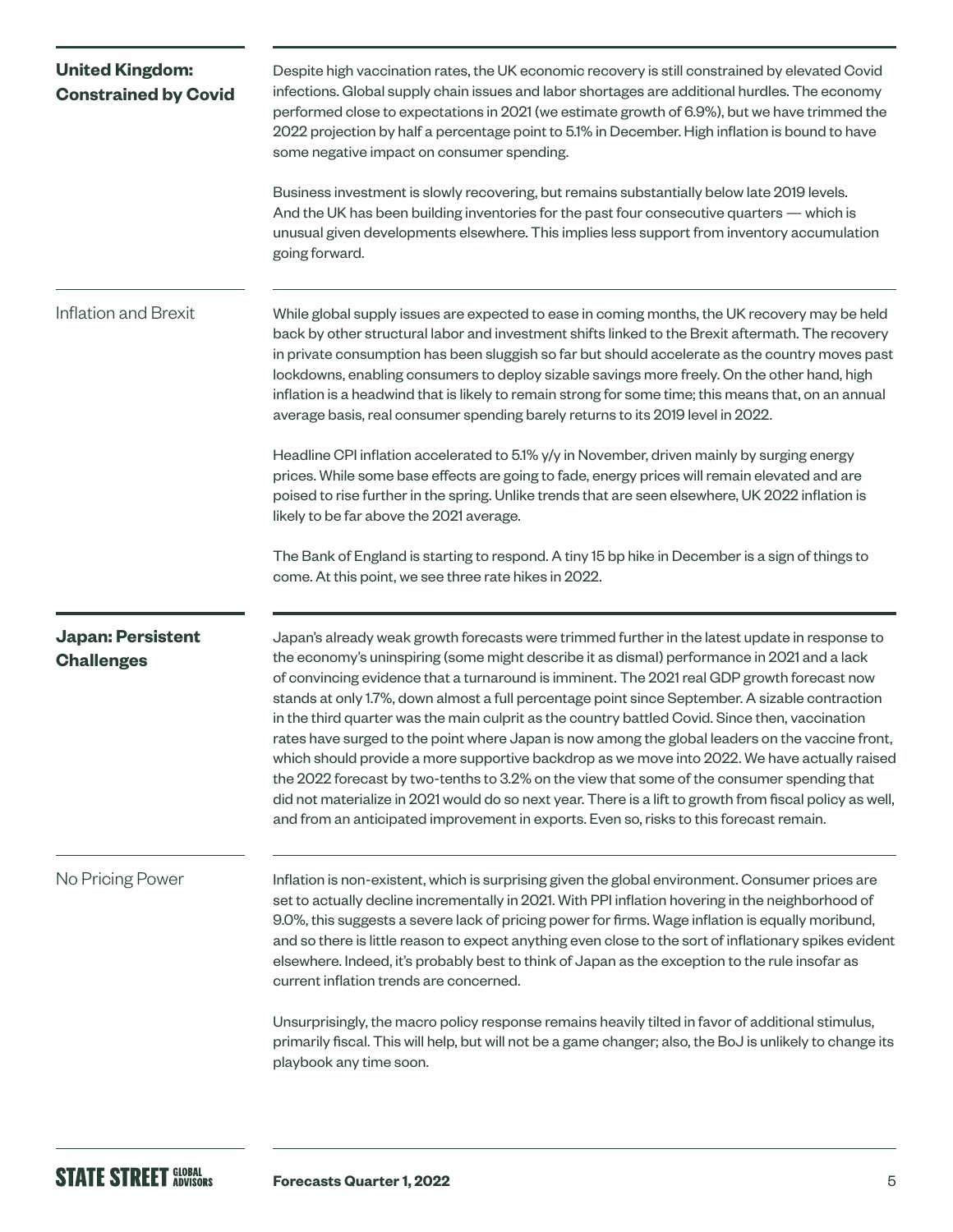# Emerging Markets Outlook

### **Simona Mocuta**

Chief Economist Global Macro and Policy Research

The incoming macro data out of emerging markets (EM) remains mixed, mirroring Covid developments. Concerns around vaccine efficacy also reduce the signal value from vaccination rates. China is a case in point. We think it doubtful that the country can sustain its Zero-Covid policy beyond the middle of the year without incurring too onerous of an economic cost.

#### **Skies Are Not Yet Clear**

By and large, our forecasts for emerging markets as a whole have held up well in the face of incoming data. We've kept our China forecast unchanged at 5.0%, which seems reasonable given indications of more macro policy support (China is an exception to the global policy tightening trend). The risks to this forecast seem roughly balanced. The broad EM growth forecast was also left unchanged in December; we expect real GDP growth of 5.0% this year.

## Path to Policy Normalization

Unlike their developed market (DM) counterparts, emerging market central banks are far further ahead on the monetary policy normalization path; many could be done tightening by mid-year. First and foremost, this has been driven by concerns around inflation, particularly in the context of non-reserve currencies and high debt burdens. The upshot here relative to past cycles seems twofold. First, risks of EM currency weakness associated with DM central banks tightening in earnest should be mitigated by EMs' own earlier tightening cycle. Second, EMs as a whole could be looking at a more supportive macro policy backdrop in 2023, which bodes well for EM growth prospects then.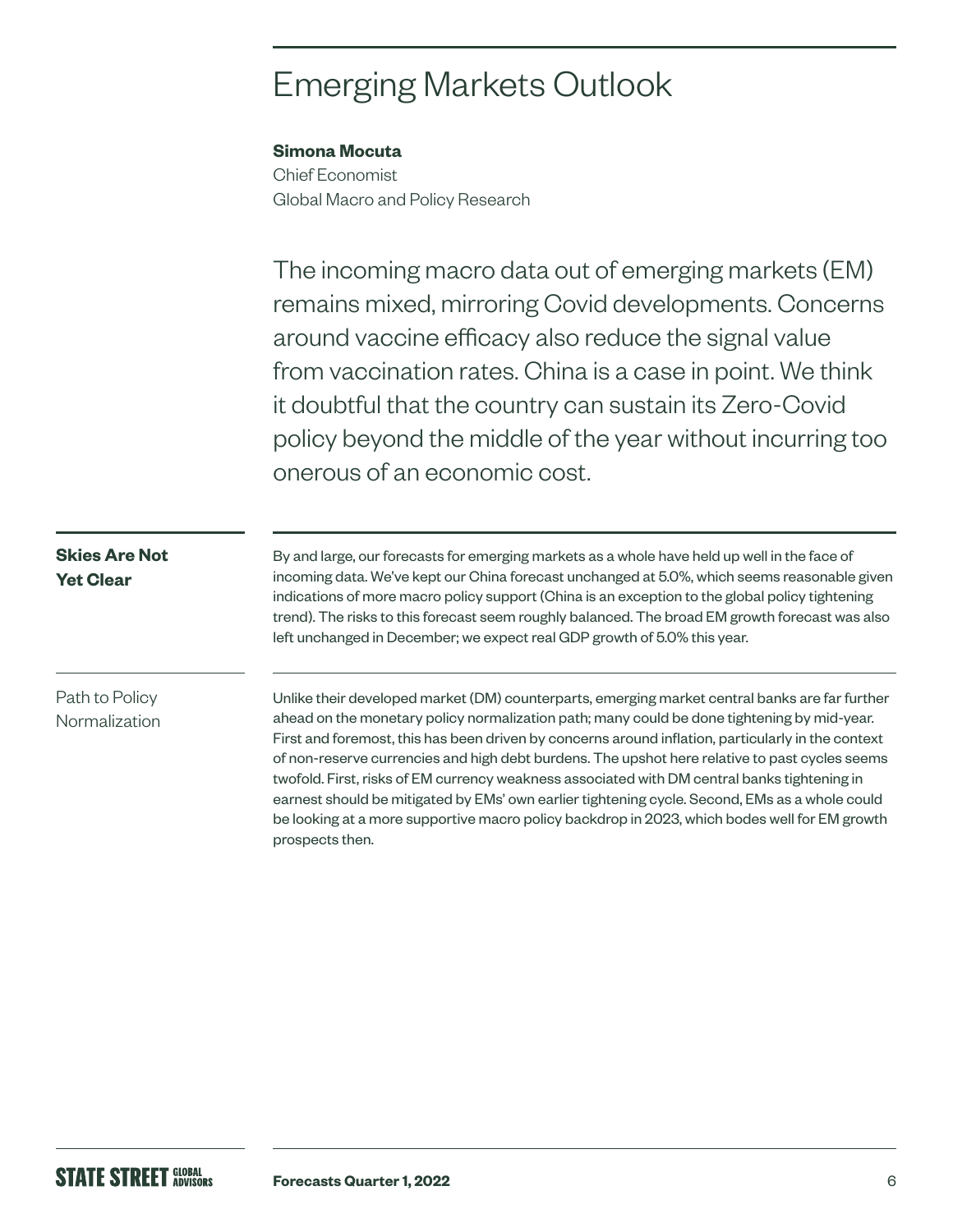# Global Capital Markets Outlook

#### **Jeremiah Holly**

Senior Portfolio Manager Investment Solutions Group

Threading a needle is a difficult thing to do, especially without the proper tool. Your author learned this the hard way as he attempted to patch an old winter coat. Call it a small-scale experiment in ESG-oriented behavior repairing and reusing rather than buying anew. Yet no amount of regime indicators, financial statement analysis or EGARCH modeling — the usual tools of our trade — could help me fit that little string through a tiny hole, or "eye" as it is evidently known. The solution, as it turns out, is as simple as it is elegant. A needle threader is all you need.

### **Searching for Balance**

Financial markets, and the world more broadly, have had to grapple with a lot of delicate balancing acts throughout the course of the pandemic. In some cases there has been brilliant success in threading the proverbial needle. The development of mRNA vaccines that are able to provoke a sufficient, but not overwhelming, immune response to Covid-19 stands high on the list. In other areas the search for long-term solutions goes on. The degree to which work takes place at home versus in the office is an evolving question, one for which there is likely no easy or unilateral solution. And then there are the obstacles that we are only beginning to confront. While swift and sizable fiscal and monetary policy support helped economies and markets over the past two years, the trick ahead lies in how to dial these programs back while maintaining financial and economic stability. Tools exist to aid in managing this transition. But in the world of finance, needle threading is a complicated affair.

As we evaluate the various risks and rewards that present themselves across global asset classes, we start the year in a somewhat more cautious stance. In global equities we hold only a modest overweight allocation. And while some might argue that there is in fact no alternative to investing in equities, equity risk premium estimates don't appear particularly remunerative and our quantitative models have been moving in an incrementally less bullish direction. Bonds have once again experienced some volatility (to the downside in price terms), but this has often led to reversionary fund flows into the asset class. In commodities we continue to see some of the best risk-adjusted returns, notwithstanding some of the Omicron-induced setbacks that afflicted the complex at the tail end of 2021. But with still-favorable momentum, strong growth, and limited investment in supply, the tailwinds that lifted commodities to be one of the best-performing assets in 2021 largely remain in place.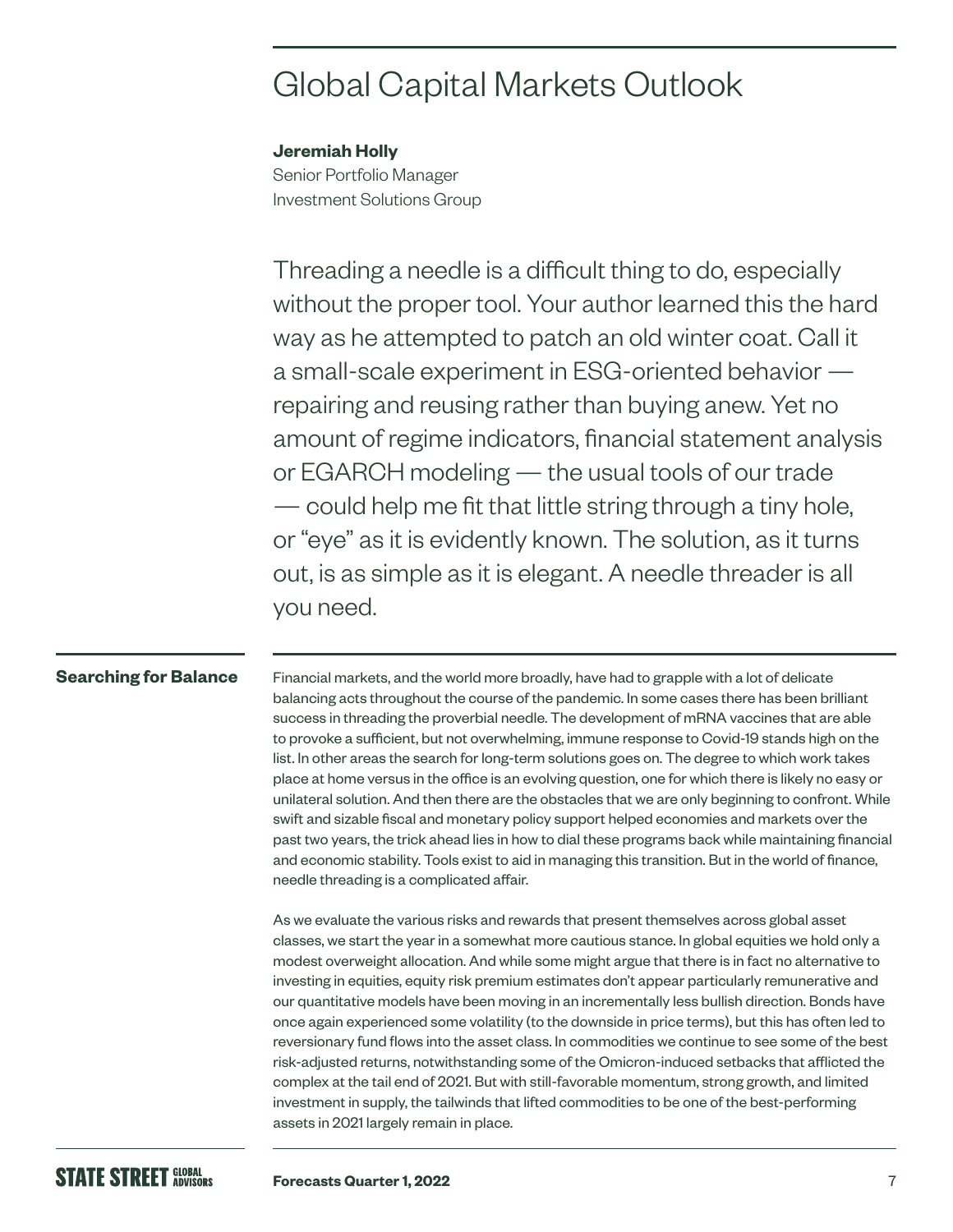### **Risk Environment in Balance**

Whether we talk about needle threading, balancing risks, or seeking to maintain a goldilocks set of conditions within global capital markets — our assessment of the risk environment takes on a more nuanced approach. To be sure, as risk indicators start to tick higher, whether they relate to equity volatility, credit spreads, or any other data point that may reflect investor sentiment, that is often a warning sign. But in assessing different dimensions of risk, we find that there is no needle to be threaded, no fulcrum to orient around, no porridge to cool (or heat up). Rather, there are a range of regimes that evolve in a less-than-linear way. For example, when forward-looking risk indicators escalate, that is generally a signal to reduce exposure to equities, up to a certain point. Once a certain threshold has passed, more often than not, those same fulminating factors can just as easily represent a buying opportunity. Our analysis suggests these gauges work similarly at the other extreme, i.e., when risk indicators are benign that environment can persist and support investment in growthier asset classes, so long as they don't get "too benign."

Looking back to 2021, our Market Regime Indicator (MRI) spent much of the year in Low Risk Aversion and Euphoria, and that contributed to our risk-on stance in the portfolios, even if it was moderated in times of Euphoria. The only two years in recent memory where the MRI spent more time in those relatively low-risk regimes were 2012 and 2017. If we look forward to what markets experienced in the following years, 2013 served up a vicious taper tantrum but stock markets still advanced by more than 20%. And in 2018, markets were in good shape up until the very end of the year, when slowing data and fears of a monetary policy mistake shook risk assets to their core. Will the good times roll on in 2022? As of right now, our MRI is not offering up much insight. It remains in a Normal regime — neither too hot nor too cold, but not necessarily just right either.

## **Better Equity Expectations Outside the US**

So, if the MRI is not going to provide the key to what may take shape as we kick off 2022, let's consider some of the more pertinent developments related to our equity research. On the one hand, our equity modeling continues to point to reasonably good times ahead. But on the other hand, those same models have weakened meaningfully from where they stood for much of 2021. Certain aspects of our modeling, including a broad set of valuation indicators, have been dampening our expected returns in equities for some time. But the weakness, while not dramatic, has become more widespread and can be found across macroeconomic factors, sentiment, as well as momentum.

So what might be to blame for the relative diminution in the near-term forecasts for global equities? From a macroeconomic and market structure standpoint, inflationary risks and lessened dispersion among stocks are among the factors weighing on our outlook. And while equities might well serve as an inflation hedge, with producer prices rising at a double-digit clip in many parts of the world alongside building wage pressures, it's hardly inconceivable that the recent patterns of consistently exceeding earnings expectations could run into some bumps in the road. The same forces might well be weighing on sentiment as earnings and sales estimate revisions have come off the boil. Rock-bottom interest rates have supported all manner of financial assets and helped to inflate the level of margin debt as well (see Figure 5). Though not terribly worrisome in relation to the total market capitalization of equities, with this corner of the market pushing up against \$1 trillion it's not something to ignore.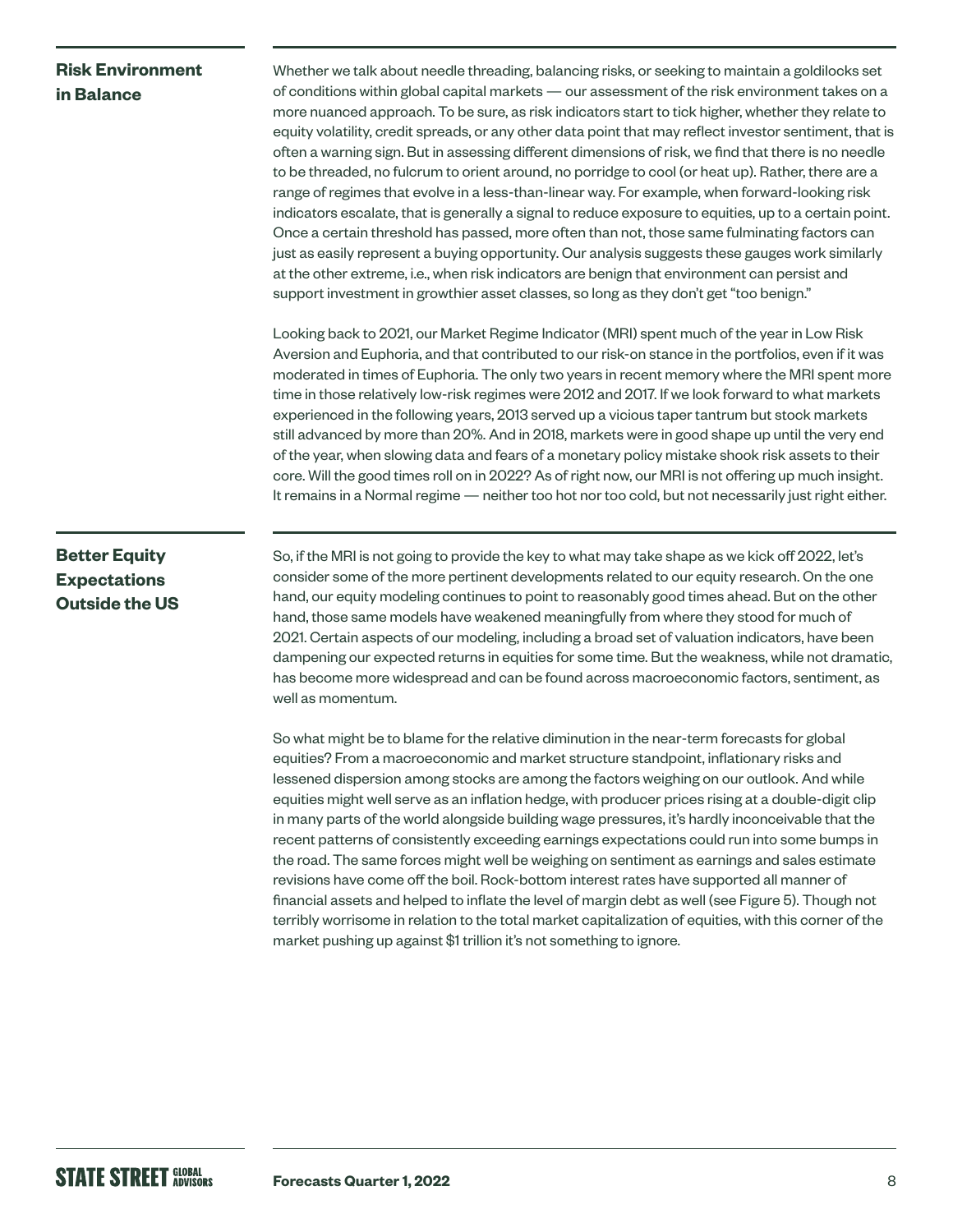

Source: State Street Global Advisors, FINRA as of December 2021.

On the valuation front, there are numerous factors that might argue for restraint on the part of erstwhile equity advocates. Dwindling dividend yields and expanding enterprise values can make comparisons with history look a bit daunting. And from a cross-asset standpoint, the increase in bond yields might well have equity risk premium enthusiasts questioning whether they would prefer to be owners or lenders with their investable capital. But with nearly half of the companies in the S&P 500 sporting dividend yields north of the 10-Year Treasury, perhaps the cross-asset valuations aren't that bad after all. In our view, again, a judicious equity stance seems warranted.

While our overall equity outlook has moderated, our expectations with respect to regional equity markets have shifted more meaningfully. The stock market in the United States has been a standout performer for a long time — and we have mostly been aligned with that trend. But we have started to see a more diverse set of factors suggest that US advantages might be eroding. Remember, it was only a touch over three years ago that Apple was celebrated as the first listed company to reach \$1 trillion in market capitalization. In the quarter just passed it touched \$3 trillion — an accomplishment that is as impressive as it is disconcerting. Consistent with that past record, the only set of factors that we evaluate which hasn't waned for the US and North American markets has been price momentum.

By contrast, European equities have risen up the ranks in our view. Relative sentiment in terms of earnings and sales expectations have been a big driver of this shift, and our economic baseline is for stronger 2022 economic growth across the Eurozone and UK when compared with the US. In the Pacific region, and Japan specifically, the growth outlook is not as robust in absolute terms, but after a very weak 2021 it has more room to rebound. The persistent weakness in the yen also contributes to the potential for Japanese equities to make up some ground to the extent that it can reinforce improved growth expectations and, ultimately, corporate profitability.

**Fixed Income: Obvious Risks, Inconspicuous Opportunities**

When thinking about the risks that lay ahead in the world of interest rates, I am reminded of Jim Grant's (somewhat distant) assessment of the responsibilities of the Federal Reserve. In his words:

**"There was almost nothing that the Fed was not expected to do. It was held accountable for economic growth (not too much and not too little), the rate of inflation, the level of interest rates, the solvency of the nation's banks, and, in conjunction with the Treasury Department, the state of the dollar and the complementary condition of the Mexican peso."1**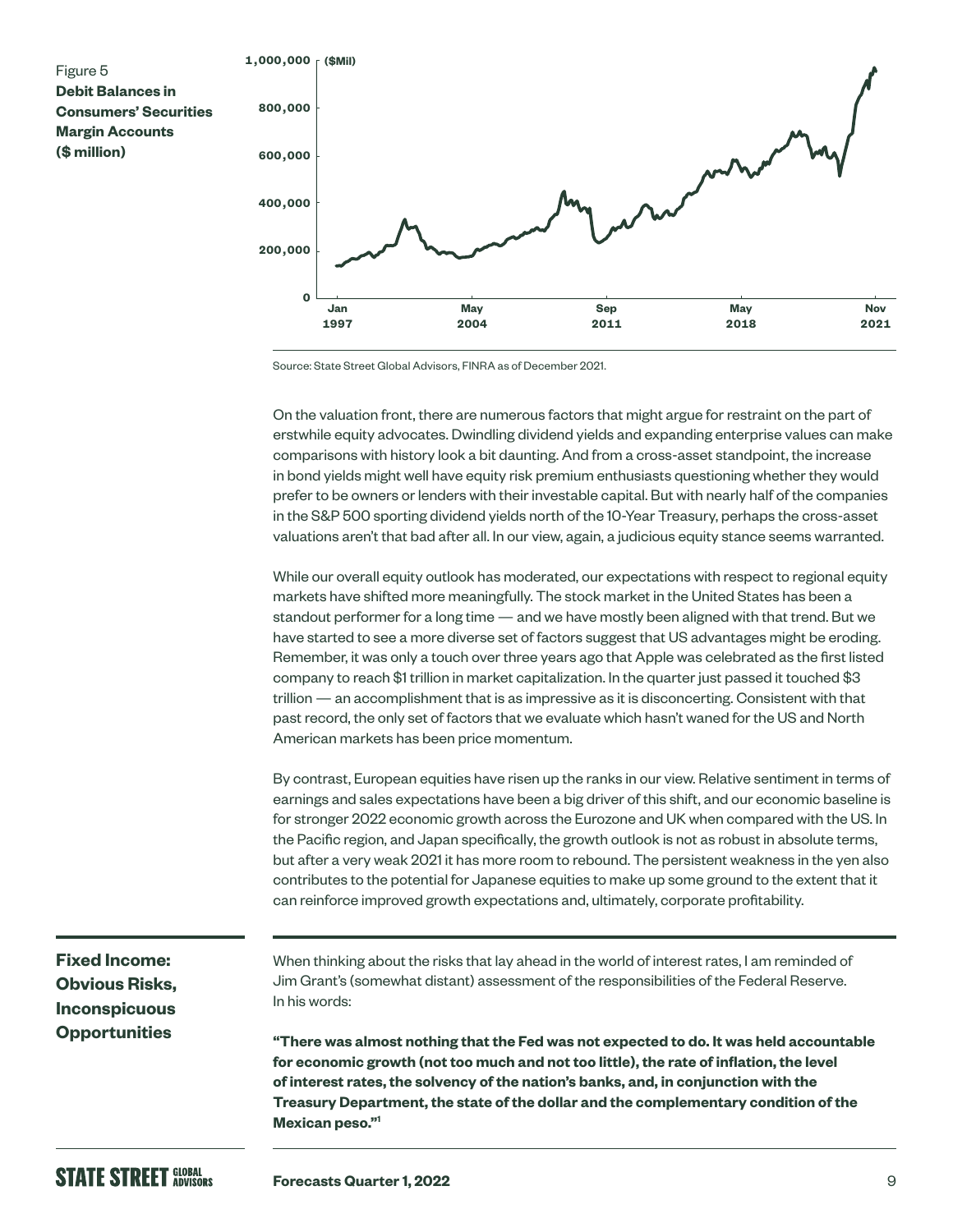With the exception of the peso, it seems as though all of these responsibilities remain, and we could add many others to the list: maintain proper functioning in money markets, act as lender of last resort, act as buyer of last resort, ensure equity in economic growth, protect consumers, and, if there's time, build a digital currency as well. Important goals no doubt, but a tall order nonetheless.

Meeting all of those important and diverse goals will require deft maneuvering across a range of tools, ranging from interest rate policy and forward guidance to lending operations and the unwinding of asset purchase programs. That some degree of volatility is expected during this transition does not come as much of a surprise. Figure 6 illustrates the difficulty that markets have had in setting their own expectations for where short-term interest rates are going to land, especially as it relates to timing.<sup>2</sup> In the middle part of 2021 markets had been pricing-in nearly six rate hikes during the out years of 2024 through 2026, and those expectations have been pulled forward dramatically.







Source: State Street Global Advisors, Bloomberg Finance L.P.

But does an upcoming Fed rate-hiking cycle coupled with high inflation risks inevitably mean that bonds will fare poorly as we work our way through 2022? On this question we are not so sure. The one entrenched signal that we are seeing from our quantitative evaluation of bond markets is that curves are still too steep — not necessarily that interest rates are too low. Surely, inflation can continue to surprise the upside and put the Federal Reserve in a bind whereby more aggressive bear steepening emerges. But with PMIs appearing to have topped and net Treasury supply set to fall in 2022, there are also some underappreciated supports to bond markets as well.

#### **Commodity Risks Skewed to the Upside**

If Chair Powell and other central bankers have to tiptoe into the waters of their decision making — assessing every word in their press releases, every basis point of change in their policy rates and corridors — commodity market participants generally have to jump right in and let prices land where they may. Steep supply and demand curves alongside long lead times in the production of many commodities mean that commodity availability can't turn on a dime. Certain commodities, of course, are storable over longer periods or otherwise subject to human policymaking. The relentless focus on OPEC policy decisions, even if member countries don't always adhere to the production targets, offers a case in point.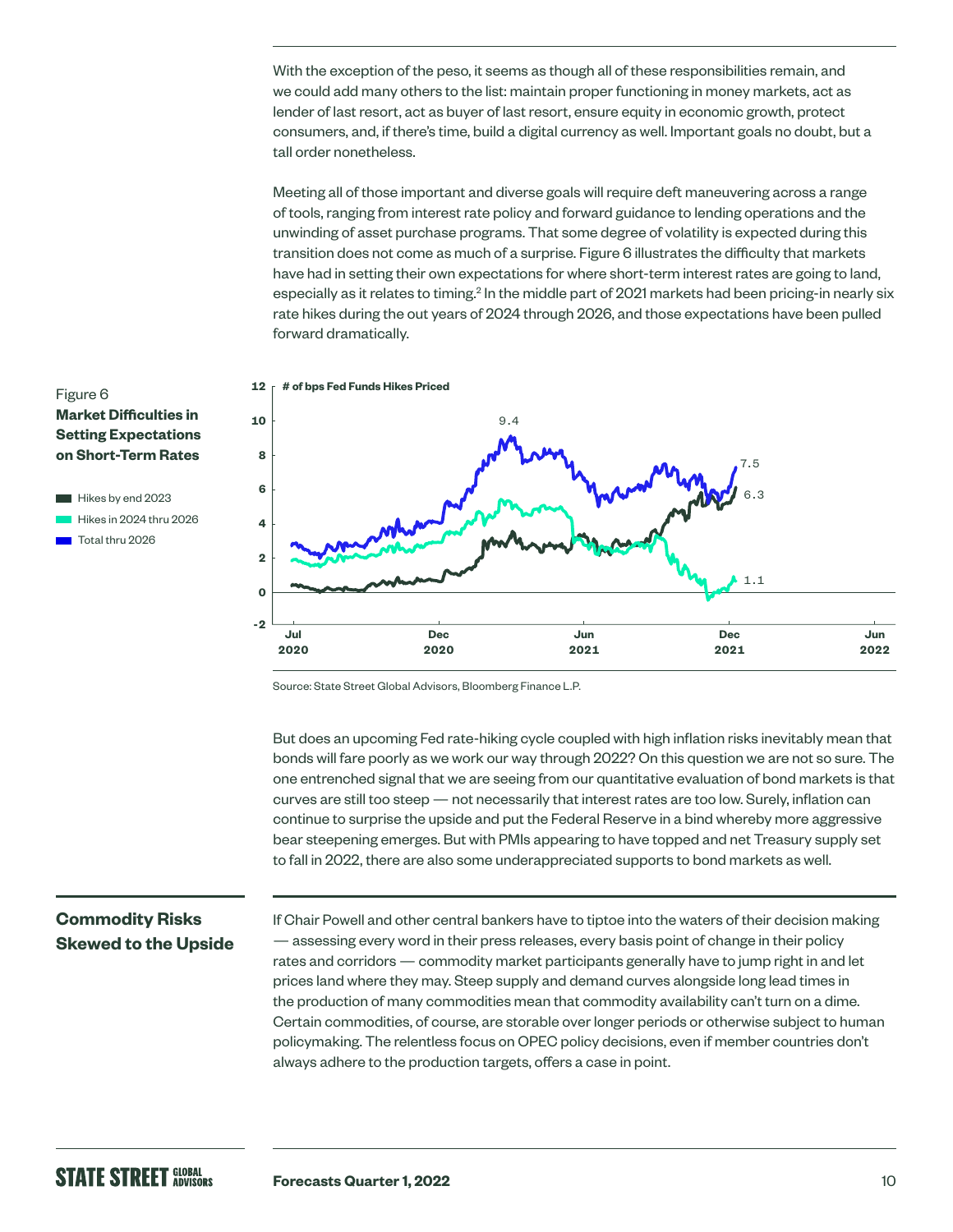We continue to see a favorable risk and return trade-off for broad commodity investment. A slightly backwardated curve structure, still firm momentum, and strong expected levels of global growth (even if they are lower than last year) point to a good foundation for the asset class. It isn't a risk-free investment by any stretch and will always come with increased interim volatility. Add to that ongoing Covid concerns and dramatically lower shipping rates, and one could question whether the rally in commodities might be confined to the rear-view mirror. But the spread of Omicron offers an upside as well to the extent that it bolsters immunity on otherwise unprotected individuals and populations. And if we dig into the dip in the Baltic Dry Index — most of the volatility has occurred in the shipping rates for Capesize vessels (see Figure 7), $^3$  the largest of the dry cargo ships whose routes are concentrated in Southeast Asia. If this were a reflection of slowing growth in China, then the ramifications might be widespread, but to the extent recent coal shortages created episodic aberrations in shipping costs, the downturn may be less reflective of the health of the global economy. Other supports for our overweight allocation come from the geopolitical front, where risks are decisively skewed to the upside. Political unrest in Nigeria and Libya continue to keep meaningful amounts of oil on the sidelines, while the potential conflict between Russia and Ukraine would have a substantial impact on both oil and natural gas prices. With inventories at current levels and countries struggling to reach output quotas, any supply disruption would have a significant impact on prices, particularly when the lack of global spare capacity is considered.

#### **Significant Rate Volatility in the Biggest Ships**

- $\blacksquare$  Baltic Dry Index Closing Price
- Baltic Panamax Index Closing Price
- Baltic Capesize Index Closing Price
- Baltic Supramax Closing Price



Source: FactSet, Baltic Exchange as of December 2021.<sup>3</sup>

Lack of spare capacity in commodities, leading to irascible interest rate and inflation expectations that render equity investors more circumspect — this is but one of many possible paths that markets could take given the delicate balances in play for 2022. Inevitably the solutions, for the markets and our portfolios, will require some adaptations as we progress through the year. In the world of finance, needle threading is a complicated affair.

- **Endnotes** 1 Grant, James. The Trouble with Prosperity. 1996. Page 136.
	- 2 Chart courtesy of Jerry McGuire and Geoff Preston of the Investment Solutions Group — Total Portfolio Solutions.
	- 3 The Baltic Dry Index tracks the price of transporting dry bulk cargo like cement, coal, iron ore, and grain on bulk freighters. As many of these commodities are raw materials that go into production of finished goods,

the BDI is often taken to be an indicator of economic growth and production. Capesize vessels receive a 40% weight in the index, whereas the smaller Panamax and Supramax sized vessels each receive a 30% weight. Definitions sourced from NASDAQ and the Baltic Exchange.

Sources: Bloomberg, FactSet, J.P. Morgan, Barclays, MSCI, Morgan Stanley, and The Economist as of December 31, 2021.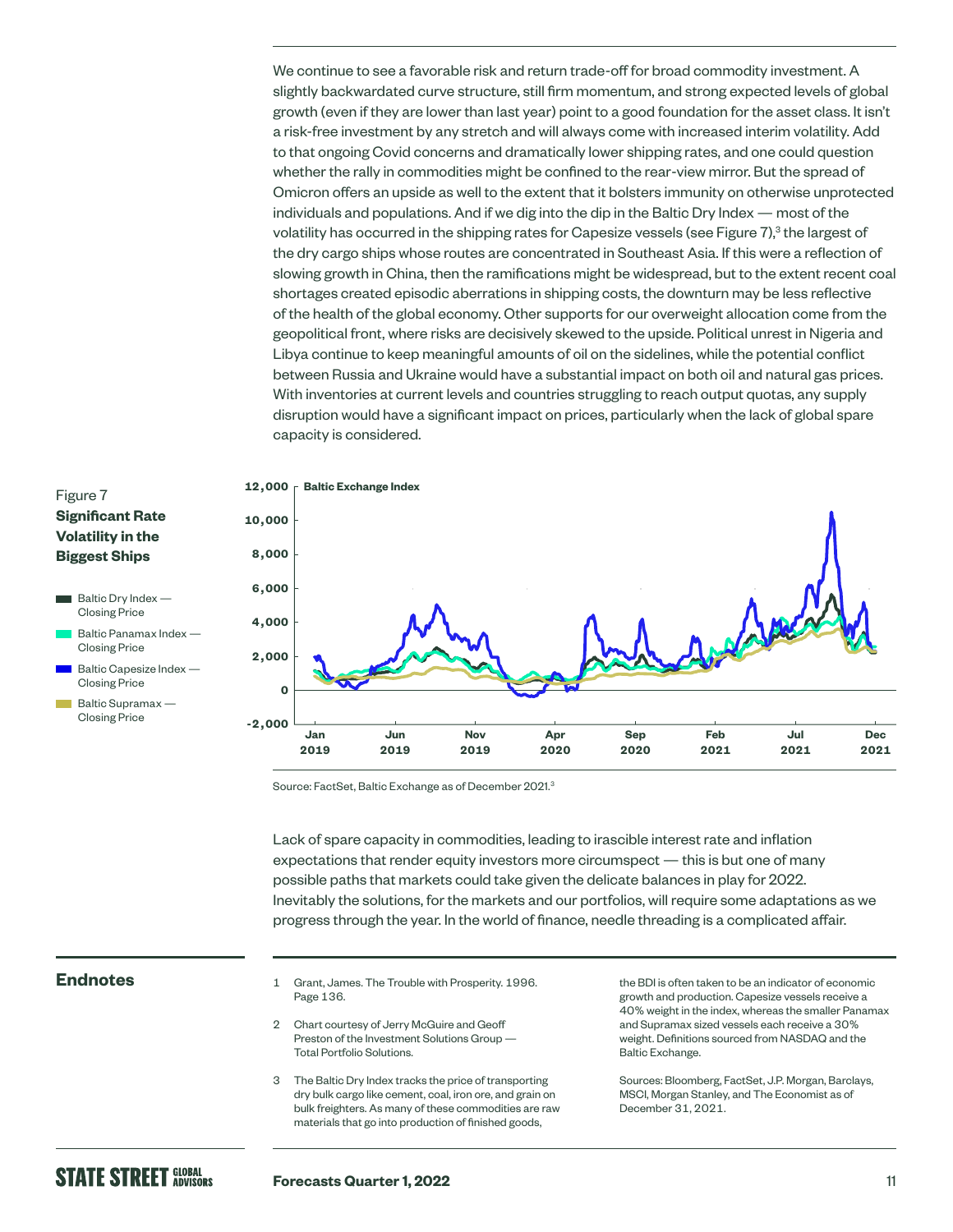#### **SSGA Forecasts as of December 31, 2021**

|                        | 2021 (%) | 2022 (%) |                            | December 31, 2021<br>(%) | <b>December 31, 2022</b><br>(%) |
|------------------------|----------|----------|----------------------------|--------------------------|---------------------------------|
| <b>Real GDP Growth</b> |          |          | <b>Central Bank Rates</b>  |                          |                                 |
| Global                 | 5.8      | 4.6      | US (upper bound)           | 0.25                     | 0.75                            |
| US                     | 5.6      | 4.4      | Australia                  | 0.10                     | 0.10                            |
| Australia              | 4.2      | 3.7      | Canada                     | 0.25                     | 1.00                            |
| Canada                 | 4.9      | 4.2      | Euro                       | 0.00                     | 0.00                            |
| Eurozone               | 5.2      | 4.4      | <b>UK</b>                  | 0.25                     | 1.00                            |
| France                 | 6.6      | 4.0      | Japan                      | 0.00                     | 0.00                            |
| Germany                | 2.9      | 4.4      | Brazil                     | 9.25                     | 11.00                           |
| Italy                  | 6.3      | 4.5      | China                      | 4.35                     | 4.25                            |
| <b>UK</b>              | 6.9      | 5.1      | India                      | 4.00                     | 4.25                            |
| Japan                  | 1.7      | 3.2      | Mexico                     | 5.50                     | 6.00                            |
| <b>Brazil</b>          | 5.0      | 2.6      | South Africa               | 3.75                     | 4.50                            |
| China                  | 7.9      | 5.0      | South Korea                | 1.00                     | 1.50                            |
| India                  | 9.0      | 7.0      | <b>10-Year Bond Yields</b> |                          |                                 |
| Mexico                 | 5.2      | 3.0      | US                         | 1.51                     | 1.91                            |
| South Africa           | 4.0      | 3.1      | Australia                  | 1.67                     | 1.79                            |
| South Korea            | 3.9      | 2.8      | Canada                     | 1.43                     | 1.85                            |
| Taiwan                 | 6.0      | 3.0      | Germany                    | $-0.18$                  | $-0.07$                         |
| <b>Inflation</b>       |          |          | <b>UK</b>                  | 0.97                     | 1.40                            |
| Developed Economies    | 3.5      | 3.4      | Japan                      | 0.07                     | 0.14                            |
| US                     | 4.7      | 4.4      | <b>Exchange Rates</b>      |                          |                                 |
| Australia              | 2.7      | 2.7      | Australian Dollar (A\$/\$) | 0.73                     | 0.78                            |
| Canada                 | 3.4      | 3.3      | British Pound (£/\$)       | 1.35                     | 1.48                            |
| Eurozone               | 2.4      | 2.4      | Canadian Dollar (\$/C\$)   | 1.26                     | 1.20                            |
| France                 | 1.7      | 2.1      | Euro $(\epsilon/\$         | 1.14                     | 1.19                            |
| Germany                | 3.1      | 2.6      |                            |                          |                                 |
| Italy                  | 1.8      | 2.3      | Japanese Yen (\$/¥)        | 115.16                   | 105.00                          |
| UK                     | 2.5      | 4.2      | Swiss Franc (\$/SFr)       | 0.91                     | 1.02                            |
| Japan                  | $-0.2$   | 1.0      | Chinese Yuan (\$/¥)        | 6.37                     | 6.48                            |
| China                  | 1.0      | 2.3      |                            |                          |                                 |

| <b>One-Year Return Forecasts</b>      | <b>USD (%)</b> | <b>EUR (%)</b> | <b>GBP (%)</b> | <b>JPY (%)</b> | <b>AUD (%)</b> | <b>CAD</b> (%) |
|---------------------------------------|----------------|----------------|----------------|----------------|----------------|----------------|
|                                       |                |                |                |                |                |                |
| <b>S&amp;P 500</b>                    | 5.8            | 0.8            | $-3.3$         | $-3.5$         | $-1.2$         | 0.9            |
| Russell 2000                          | 6.5            | 1.5            | $-2.6$         | $-2.9$         | $-0.6$         | 1.6            |
| <b>MSCIEAFE</b>                       | 6.9            | 1.8            | $-2.3$         | $-2.5$         | $-0.2$         | 1.9            |
| <b>MSCIEM</b>                         | 8.1            | 3.0            | $-1.2$         | $-1.4$         | 0.9            | 3.1            |
| Barclays Capital Aggregate Bond Index | 1.2            | $-3.6$         | $-7.5$         | $-7.7$         | $-5.5$         | $-3.5$         |
| Citigroup World Government Bond Index | $-0.2$         | $-4.9$         | $-8.8$         | $-9.0$         | $-6.8$         | $-4.8$         |
| Goldman Sachs Commodities Index       | 6.9            | 1.8            | $-2.3$         | $-2.5$         | $-0.2$         | 1.9            |
| Dow Jones US Select REIT Index        | 3.1            | $-1.8$         | $-5.8$         | $-6.0$         | $-3.7$         | $-1.7$         |

State Street Global Advisors Forecasts as of December 31, 2021.

The above estimates based on certain assumptions and analysis made by State Street Global Advisors. There is no guarantee that the estimates will be achieved.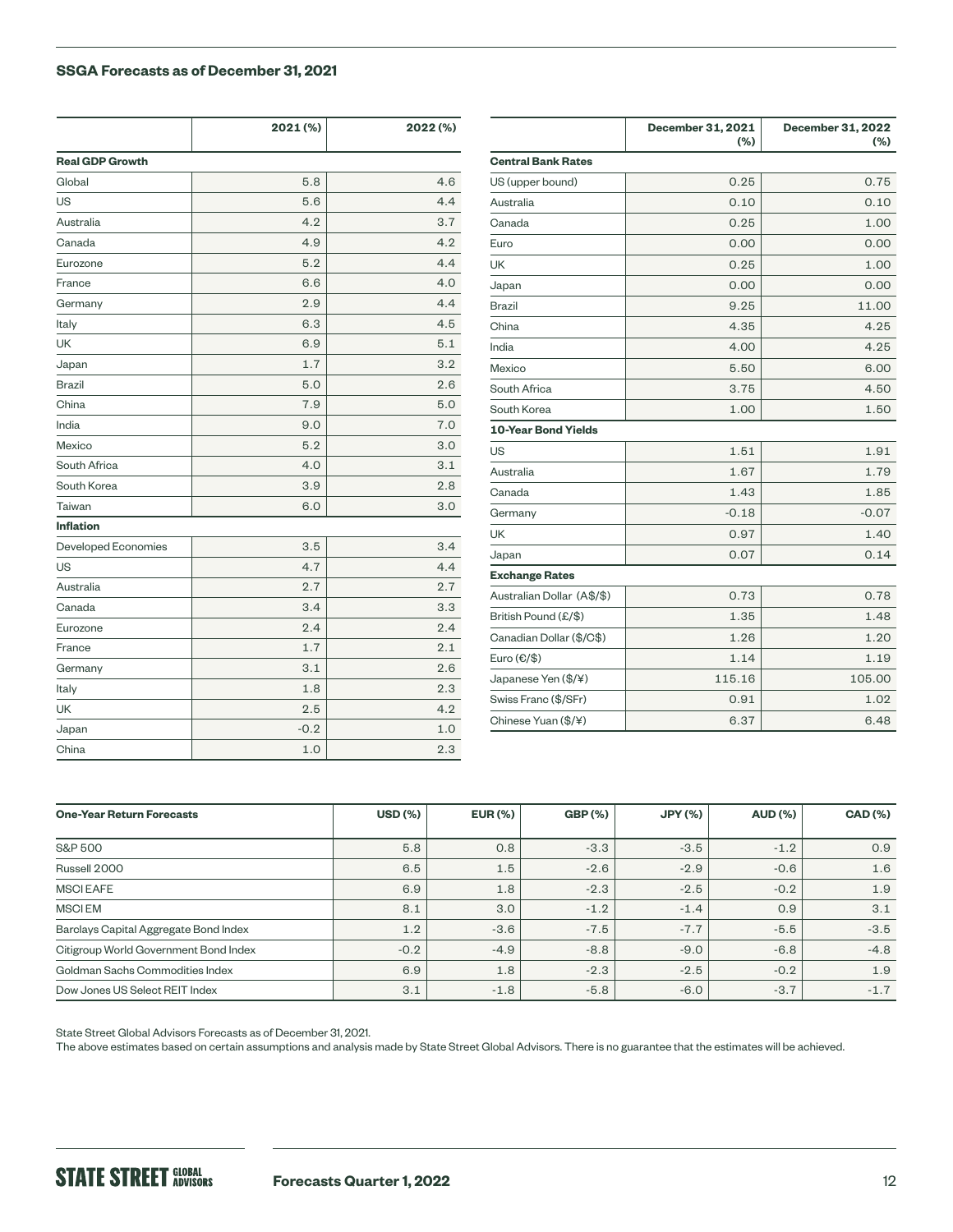#### **About State Street Global Advisors**

Our clients are the world's governments, institutions and financial advisors. To help them achieve their financial goals we live our guiding principles each and every day:

- Start with rigor
- Build from breadth
- Invest as stewards
- Invent the future

For four decades, these principles have helped us be the quiet power in a tumultuous investing world. Helping millions of people secure their financial futures. This takes each of our employees in 30 offices around the world, and a firm-wide conviction that we can always do it better. As a result, we are the world's fourth-largest asset manager\* with US \$3.86 trillion† under our care.

#### **[ssga.com](http://ssga.com)**

Marketing communication.

#### **Glossary**

**Basis Point** One basis point is equal to one-hundredth of 1 percent, or 0.01%.

Capital Expenditure (Capex) refers to investment by a company to acquire or upgrade physical assets, such as a building, IT hardware or a new business.

Citigroup World Government Bond Index The WGBI is a widely used benchmark that currently comprises sovereign debt from over 20 countries, denominated in a variety of currencies.

Consumer Price Inflation (CPI) A widely used measure of inflation at the consumer level that helps to evaluate changes in cost of living.

Deflation A decrease in the general price level of goods and services over a given period.

Goldman Sachs Commodities Index GSCI is the first major investable commodity index and includes the most liquid commodity futures.

Gross Domestic Product (GDP) The monetary value of all the finished goods and services produced within a country's borders in a specific time period. Economic growth is typically expressed in terms of changes in GDP.

Group of Seven (G7) A group consisting of Canada, France, Germany, Italy, Japan, the United Kingdom and the United States.

MSCI EAFE Index An equities benchmark that captures large- and mid-cap representation across 22 developed market countries around the world, excluding the US and Canada.

MSCI Emerging Markets Index The MSCI Emerging Markets Index captures large and mid-cap representation across 23 emerging markets countries. With 834 constituents, the index covers approximately 85% of the free float-adjusted market capitalization in each country.

MSCI World Index The MSCI World Index is a free-float weighted equity index. It includes about 1,600 stocks from developed world markets, and does not include emerging markets.

Organization of Petroleum Exporting Countries (OPEC) 13-member group of oil exporting nations founded to manage global supply and coordinate pricing.

Purchasing Managers' Index An indicator of the economic health of the manufacturing and services sectors compiled from a survey of purchasing executives.

**Quantitative Easing (QE)** An extraordinary monetary policy measure in which a central bank buys government fixed-income securities to lower interest rates, encourage borrowing and stimulate economic activity.

Russell 2000 Index A benchmark that measures the performance of the smallcapitalization segment of the US equity universe.

S&P 500 Total Return Index The benchmark that reflects returns after reinvestment of dividends of the 500 large cap stocks in the S&P 500 Index.

The US Dollar Index Measures the performance of the US Dollar against a basket of major currencies.

Yield Curve A graph or line that plots the yields of bonds with similar credit quality. typically from shortest to longest duration.

#### State Street Global Advisors Worldwide Entities

Abu Dhabi: State Street Global Advisors Limited, ADGM Branch, Al Khatem Tower, Suite 42801, Level 28, ADGM Square, Al Maryah Island, P.O Box 76404, Abu Dhabi, United Arab Emirates. Regulated by the ADGM Financial Services Regulatory Authority. T: +971 2 245 9000. Australia: State Street Global Advisors, Australia, Limited (ABN 42 003 914 225) is the holder of an Australian Financial Services License (AFSL Number 238276). Registered office: Level 14, 420 George Street, Sydney, NSW 2000, Australia. T: +612 9240-7600. F: +612 9240-7611. Belgium: State Street Global Advisors Belgium, Chaussée de La Hulpe 185, 1170 Brussels, Belgium. T: +32 2 663 2036. State Street Global Advisors Belgium is a branch office of State

Street Global Advisors Europe Limited, registered in Ireland with company number 49934, authorised and regulated by the Central Bank of Ireland, and whose registered office is at 78 Sir John Rogerson's Quay, Dublin 2. Canada: State Street Global Advisors, Ltd., 1981 McGill College Avenue, Suite 500, Montreal, Qc, H3A 3A8, T: +514 282 2400 and 30 Adelaide Street East Suite 800, Toronto, Ontario M5C 3G6. T: +647 775 5900. France: State Street Global Advisors Europe Limited, France Branch ("State Street Global Advisors France") is a branch of State Street Global Advisors Europe Limited, registered in Ireland with company number 49934, authorised and regulated by the Central Bank of Ireland, and whose registered office is at 78 Sir John Rogerson's Quay, Dublin 2. State Street Global Advisors France is registered in France with company number RCS Nanterre 899 183 289, and its office is located at Coeur Défense — Tour A — La Défense 4, 33e étage, 100, Esplanade du Général de Gaulle, 92 932 Paris La Défense Cedex, France. T: +33 1 44 45 40 00. F: +33 1 44 45 41 92. Germany: State Street Global Advisors Europe Limited, Branch in Germany, Brienner Strasse 59, D-80333 Munich, Germany ("State Street Global Advisors Germany"). T: +49 (0)89 55878 400. State Street Global Advisors Germany is a branch of State Street Global Advisors Europe Limited, registered in Ireland with company number 49934, authorised and regulated by the Central Bank of Ireland, and whose registered office is at 78 Sir John Rogerson's Quay, Dublin 2. Hong Kong: State Street Global Advisors Asia Limited, 68/F, Two International Finance Centre, 8 Finance Street, Central, Hong Kong. T: +852 2103-0288. F: +852 2103-0200. **Ireland:** State Street Global Advisors

# **STATE STREET GLOBAL**

<sup>\*</sup>Pensions & Investments Research Center, as of December 31, 2020.

<sup>†</sup> This figure is presented as of September 30, 2021 and includes approximately \$59.84 billion of assets with respect to SPDR products for which State Street Global Advisors Funds Distributors, LLC (SSGA FD) acts solely as the marketing agent. SSGA FD and State Street Global Advisors are affiliated.